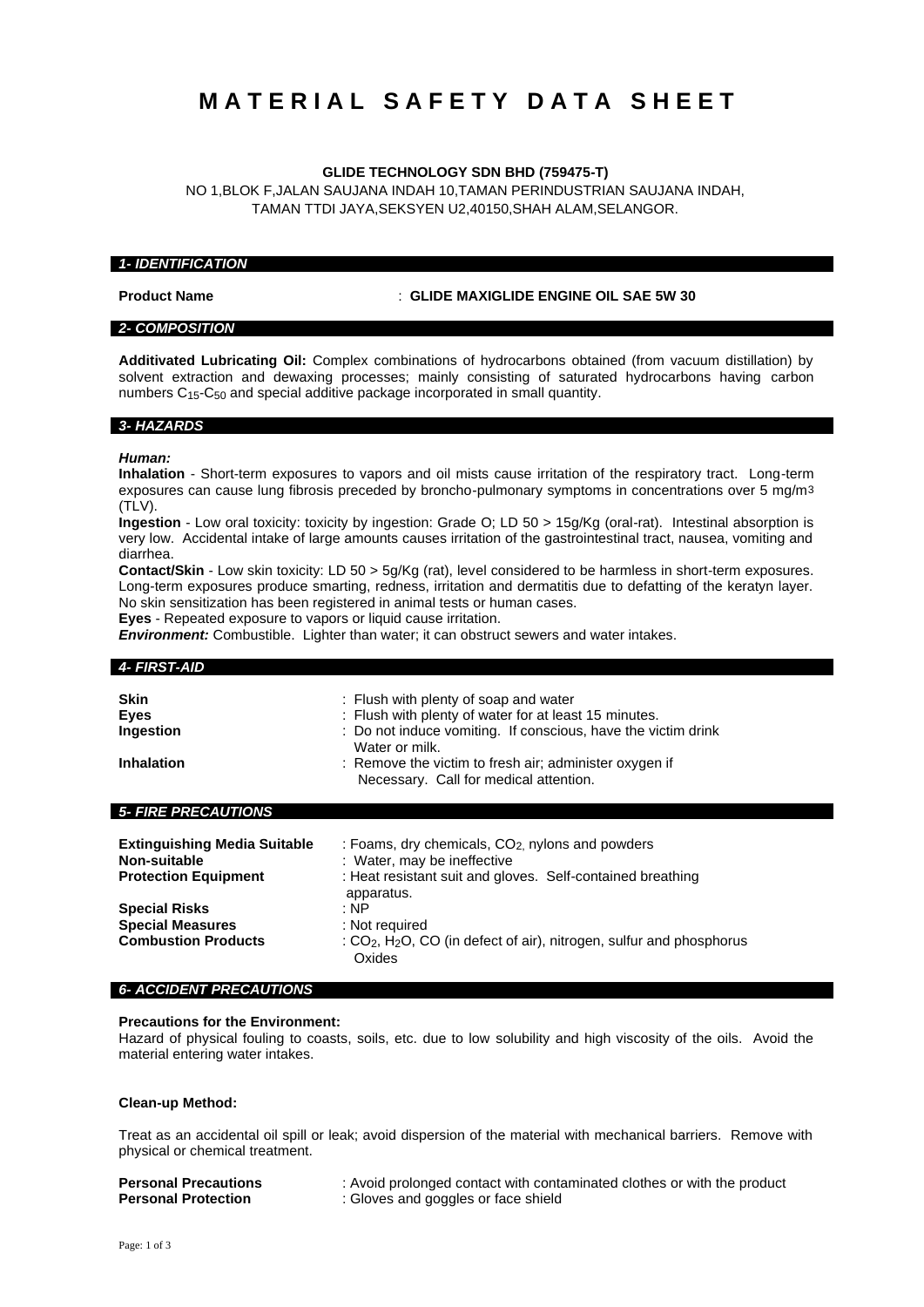# *7- STORAGE AND HANDLING Handling:* **General Precautions** : Avoid prolonged contact and inhalation of mists and vapors From heated oils **Specific Conditions** : Safety goggles and gloves should be used *Storage:* **Storage Conditions** : Containers properly labeled and sealed, placed in cool and Well ventilated areas **Incompatible Materials** : Strong oxidants<br> **Dangerous Practices** : NP **Dangerous Practices**

# *8- PERSONAL PROTECTION*

# **Inhalation**

Low vapor pressures: The product is slightly volatile at room temperature and does not present special risks. In presence of heated oils, wear protective masks to avoid vapor inhalation.

| <b>Skin</b><br>Eve<br>Other      | : Gloves<br>: Safety goggles<br>: Showers and eye-washers in the working area.                                                                                                             |
|----------------------------------|--------------------------------------------------------------------------------------------------------------------------------------------------------------------------------------------|
| <b>Specific Hygiene Measures</b> | : Good work practices to minimize exposure and adoption of good<br>Personal hygiene measures avoid the presence of skin rash and oil<br>Acne                                               |
| <b>Exposure Controls</b>         | : TLV (typical base oil) = $0.016$ PPM at 20 $^{\circ}$ C (saturated vapor<br>Concentration); TLV/TWA (ACGIH) = 5mg/m <sup>3</sup> (oil mist);<br>$TLV/STEL$ (ACGIH) = $10mg/m3$ (oil mist |

# *9- PHYSICAL AND CHEMICAL PROPERTIES*

| Gravity (at 15° C)                  | : 0.8696                                    |
|-------------------------------------|---------------------------------------------|
| Gravity (at 30°C)                   | : 0.8589                                    |
| <b>Flash Point</b>                  | $:238^{\circ}$ C                            |
| <b>Explosive Properties</b>         | : NP                                        |
| <b>Oxidizing Properties</b>         | : NP                                        |
| <b>Water Solubility</b>             | : Insoluble (100 PPM max. H <sub>2</sub> O) |
| <b>Solubility</b>                   | : Organic solvents                          |
|                                     |                                             |
| <b>10- STABILITY AND REACTIVITY</b> |                                             |
|                                     |                                             |

| <b>Stability</b>                        | : Stable at room temperature                            |
|-----------------------------------------|---------------------------------------------------------|
| <b>Polymerization Risk</b>              | : NP                                                    |
| <b>Materials to Avoid</b>               | : Strong oxidants react with oils and organic materials |
| <b>Hazardous Decomposition Products</b> | : NP                                                    |
| <b>Condition to Avoid</b>               | : Exposure to open flames                               |
|                                         |                                                         |

# *11- TOXICOLOGICAL INFORMATION*

| <u>II-TOXICOLOGICAL INFORMATION</u>      |                                                                                                                           |
|------------------------------------------|---------------------------------------------------------------------------------------------------------------------------|
| <b>Routes of Exposure</b>                | : Contact with skin, eyes and inhalation. Ingestion is not<br>Frequent.                                                   |
| <b>Acute and chronic Effects</b>         | : No malignant acute effects are known. Chronic effects due<br>To repeated exposures are irritation, dermatitis and acne. |
| Carcinogenicity                          | : NP                                                                                                                      |
| <b>Reproductive Toxicity</b>             | : No evidences                                                                                                            |
| <b>Medical Conditions which Increase</b> |                                                                                                                           |
| <b>Hazard to Exposure</b>                | : Respiratory tract deficiencies and dermatological problems                                                              |
|                                          |                                                                                                                           |